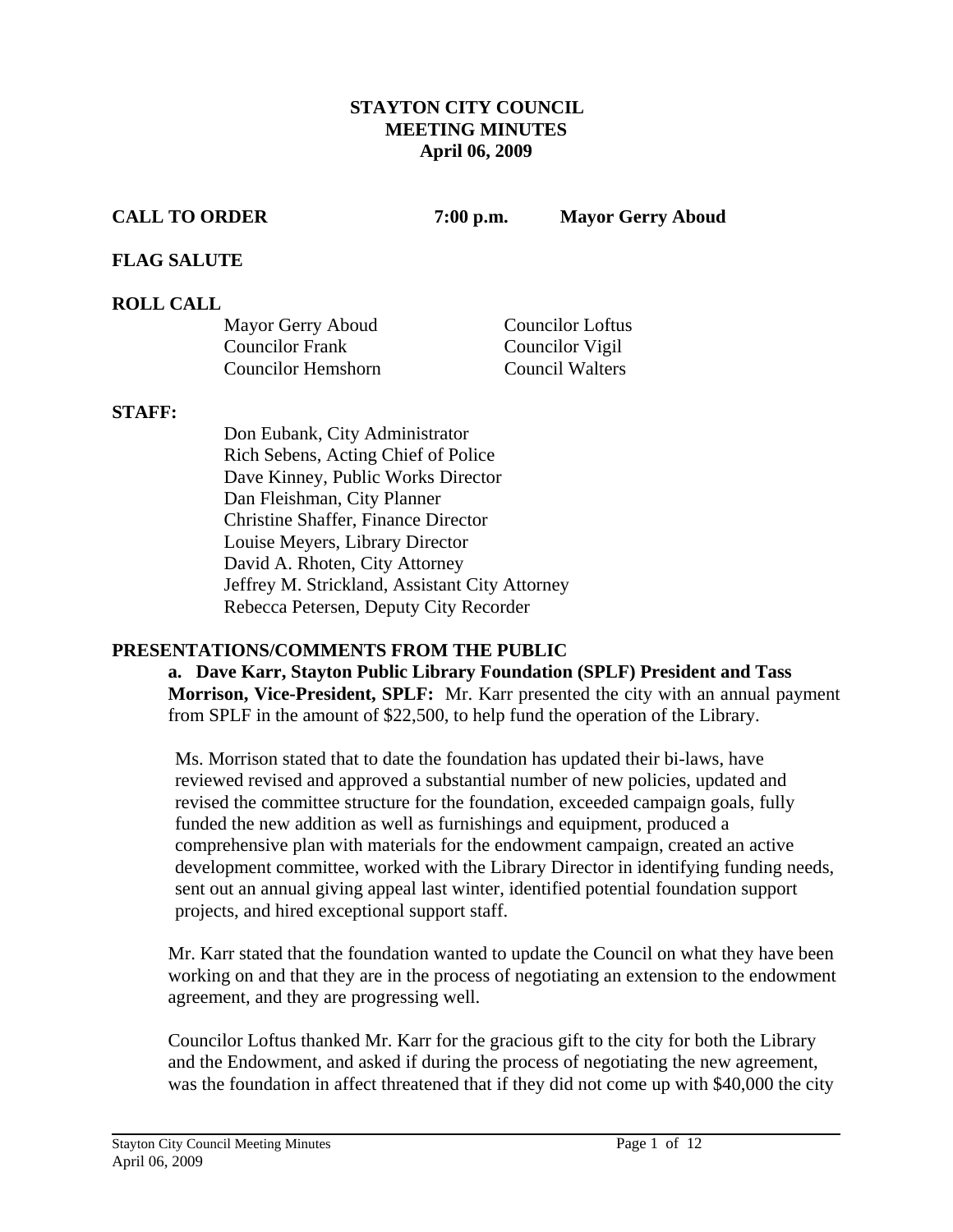would have to terminate a Librarian? Mr. Karr stated that during their discussions, and since they are at the end of a two year agreement, they discussed with the City the terms of a new agreement, what the annual amount might be, the city would like to see the amount raised, and the comment came up that if they couldn't meet the amount the city might have to look at possible reduction in staff as a result. A new direction has been taken that has eliminated that possibility as the foundation is currently working on a one year agreement with the city, that will help to give the foundation more time to raise the funding and to help identify what they will be able to do in the future. This is not the best environment to raise funds, as it's a difficult time but the foundation is pursuing it.

 **Ray Rosemont and Ted Koellmann, Representing Mt. Pleasant Community Church:**  Mr. Rosemont stated that he is the Treasurer for Mt. Pleasant Community Church and that he was present to ask the Council about church fundraisers and how the background and permitting process applies to their church selling bare root trees in the Bi-Mart Parking Lot. Mr. Koellmann expressed the same concerns.

### **ANNOUNCEMENTS**

 **a. Additions to the Agenda**: Mr. Eubank stated that under NEW BUSINESS, Code Amendments to Standards and Procedures for Master Planned Developments was being pulled from the agenda.

### **CONSENT AGENDA**

- **a. City Council Special Meeting Minutes of March 23, 2009**
- **b. City Council Meeting Minutes of March 16, 2009**
- **c. City Council Meeting Minutes of March 02, 2009**
- **d. Request to Extend Record on Application of Santiam Memorial Hospital Comprehensive Plan and Zone Amendments, File #16-08/06 on remand from Land Use Board of Appeals (LUBA)**

 Ms. Petersen stated that item b. City Council Meeting Minutes of March 16, 2009 needs to be corrected to show that Sergeant Danielle Wetzel was present at the meeting instead of Rich Sebens, Acting Chief of Police. Also, page 10, Award of Contract for WWTP Sludge Pump Replacement, the MOTION needs to show the vote.

Councilor Loftus pulled item b. from the consent agenda.

**MOTION:** From Councilor Loftus, and seconded by Councilor Hemshorn, to approve Items a, c, & d of the Consent Agenda. Motion passed 5:0.

 **DISCUSSION**: Councilor Loftus pointed out that the meeting minutes of March 16, 2009 need to reflect that David Rhoten & Jeff Strickland were not at the meeting.

**MOTION:** From Councilor Loftus, and seconded by Councilor Hemshorn, to approve the minutes of March 16, 2009 as amended. Motion passed 5:0.

## **PUBLIC HEARING – None.**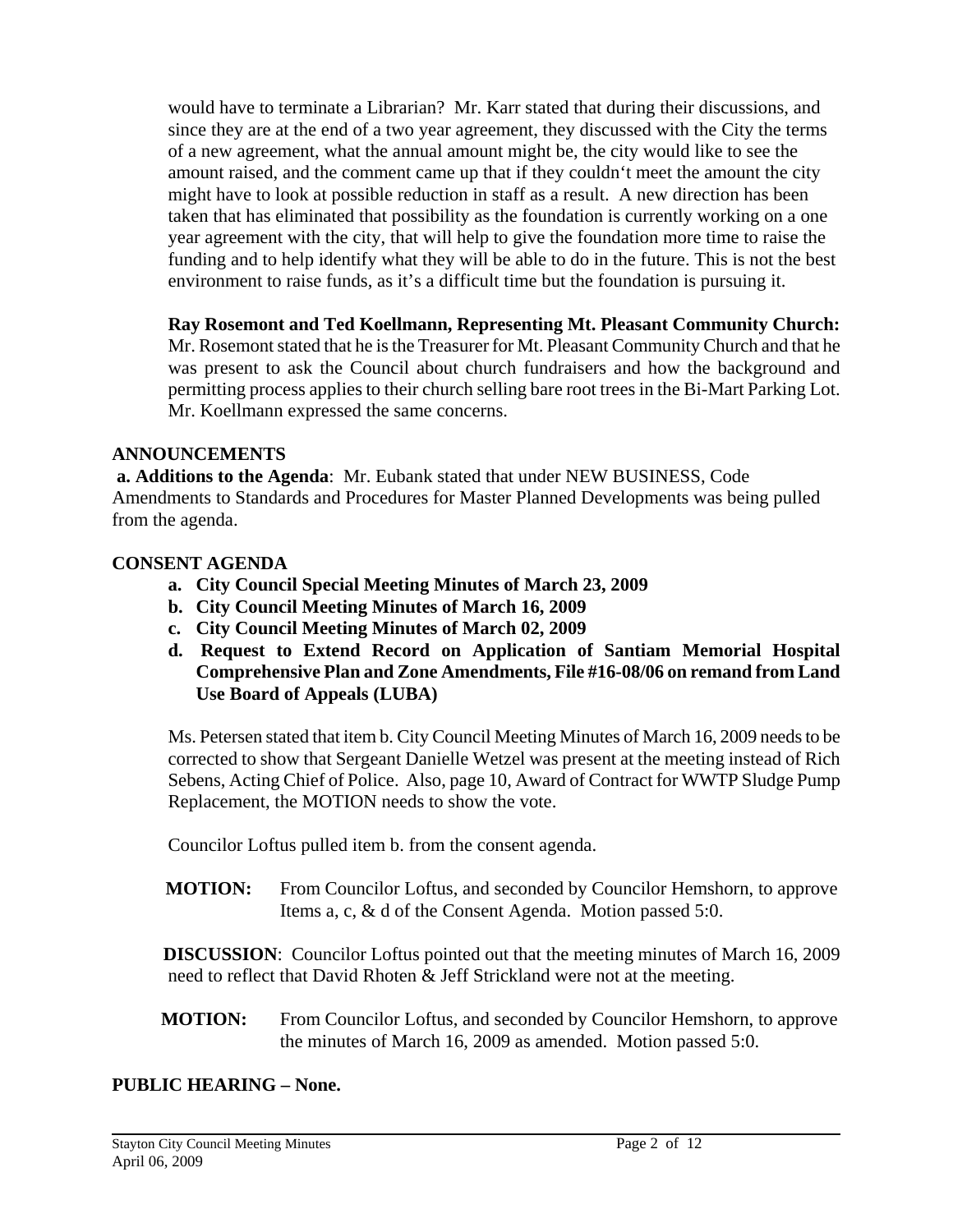#### **UNFINISHED BUSINESS**

### **Second Reading, Proposed Code Amendments Establishing Design Standards for Industrial Uses**

a. **Staff Report:** Mr. Fleishman stated that the council approved the first reading of the ordinance on March 16, 2009, and directed staff to make changes to the ordinance. The changes have since been added to the ordinance, and the revisions were made available to the public in a timely manner.

## **b. Council Deliberation:**

1. Since the Planning Commission is working on language to modify provisions that will be coming before the council in May 2009, it would be appropriate based on the number of modifications that the council has made, to table the discussion and refer the issue back to the Planning Commission. It's difficult to determine whether or not the exemptions are imbedded into the code to protect existing structures.

Mr. Fleishman stated that if the existing development does not meet all the standards of the code they are allowed to continue, but if its' expanded or altered in any way the entire development needs to be brought into compliance. The Planning Commission has agreed that some type of flexibility needs to be put into the code to allow for existing development.

 2. There is no down side to adopting it now, by adopting it now it will make it easier on the customers.

3. Part 3, Page 1 of 3, "The surface of such area shall be maintained at all times in a dust-free condition", dust-free condition should be removed.

4. Part 5, Page 3 of 3 e, Would a farm house be considered a neighboring residential property? Something needs to be added that says residential property inside the city limits.

5. A residence on farm land could be considered an accessory use.

6. There needs to be a clear definition of what residential is within the city limits.

## **b. Council Decision:**

**MOTION:** From Councilor Loftus, and seconded by Councilor Frank, to send the proposed ordinance back to the Planning Commission to have the issues brought up at both Council meetings, and to seek the input of the citizens to make sure that it meets their needs as well as the Councils.

Motion failed: 2:3 (Frank & Loftus) : (Hemshorn, Vigil & Walters)

**DISCUSSION**: Councilor Loftus asked if another public hearing notice is required to give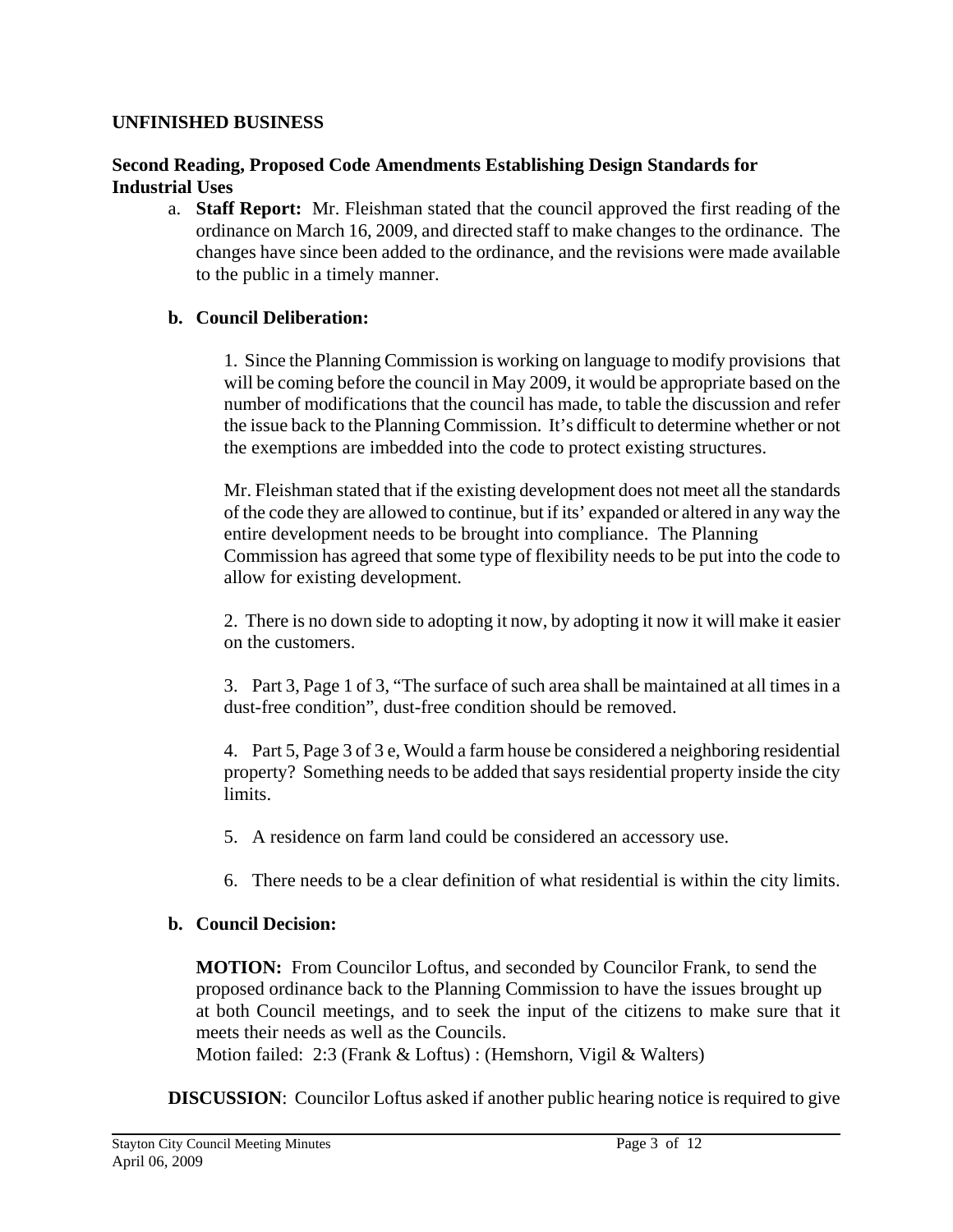the public the opportunity for additional comment due to the proposed changes. Mr. Rhoten stated that since the changes were not significant or substantial changes, but correcting what occurred last time and adding on city limits, is not considered a substantial change.

The Ordinance was assigned number 908.

**MOTION**: From Councilor Hemshorn, and seconded by Councilor Walters, to move to direct that Ordinance No. 908 An Ordinance Amending the Stayton Municipal Code, Title 17 to Establish Design Standards for Industrial Development be read for the second time by title only. Motion passed: 3:2 (Frank & Loftus).

Ms. Petersen read Ordinance No. 908 for the second time by title only.

**MOTION:** From Councilor Hemshorn, and seconded by Councilor Walters, to move to approve the second reading of Ordinance No. 908, An Ordinance Amending the Stayton Municipal Code, Title 17 to Establish Design Standards for Industrial Development. Motion passed 3:2 (Frank & Loftus)

# **Council Goals 2009 – 2010**

**a. Staff Report:** Mr. Eubank stated that at the March 23, 2009 Special Council Meeting the Council was given a presentation regarding the proposed 2009/2010 Mayor and Council Goals. To date staff has not received any verbal or written information requiring any changes to the proposed goals. After the goals are approved by the Council, quarterly reports will be generated to the Mayor and Council.

# **b. Council Deliberation:**

1. Goal 6, honesty and fairness was discussed at the meeting of March  $23<sup>rd</sup>$ , and should be added into Goal 6.

# **c. Council Decision:**

 **MOTION:** From Councilor Vigil, and seconded by Councilor Hemshorn, to approve the 2009 – 2010 Stayton City Council Goals as amended. Motion passed: 5:0.

# **Charter Revisions**

**a. Staff Report:** Mr. Eubank stated that at the March 23, 2009 Charter Review Work Session, the council reviewed the sections that were agreed to be discussed at their March 16, 2009 Council Meeting. Mayor Aboud reviewed the changes with council members.

# **b. Council Deliberation:**

- 1. The changes should be discussed at a public hearing.
- 2. Once the council approves a final document, then it will go to the citizens for a public hearing.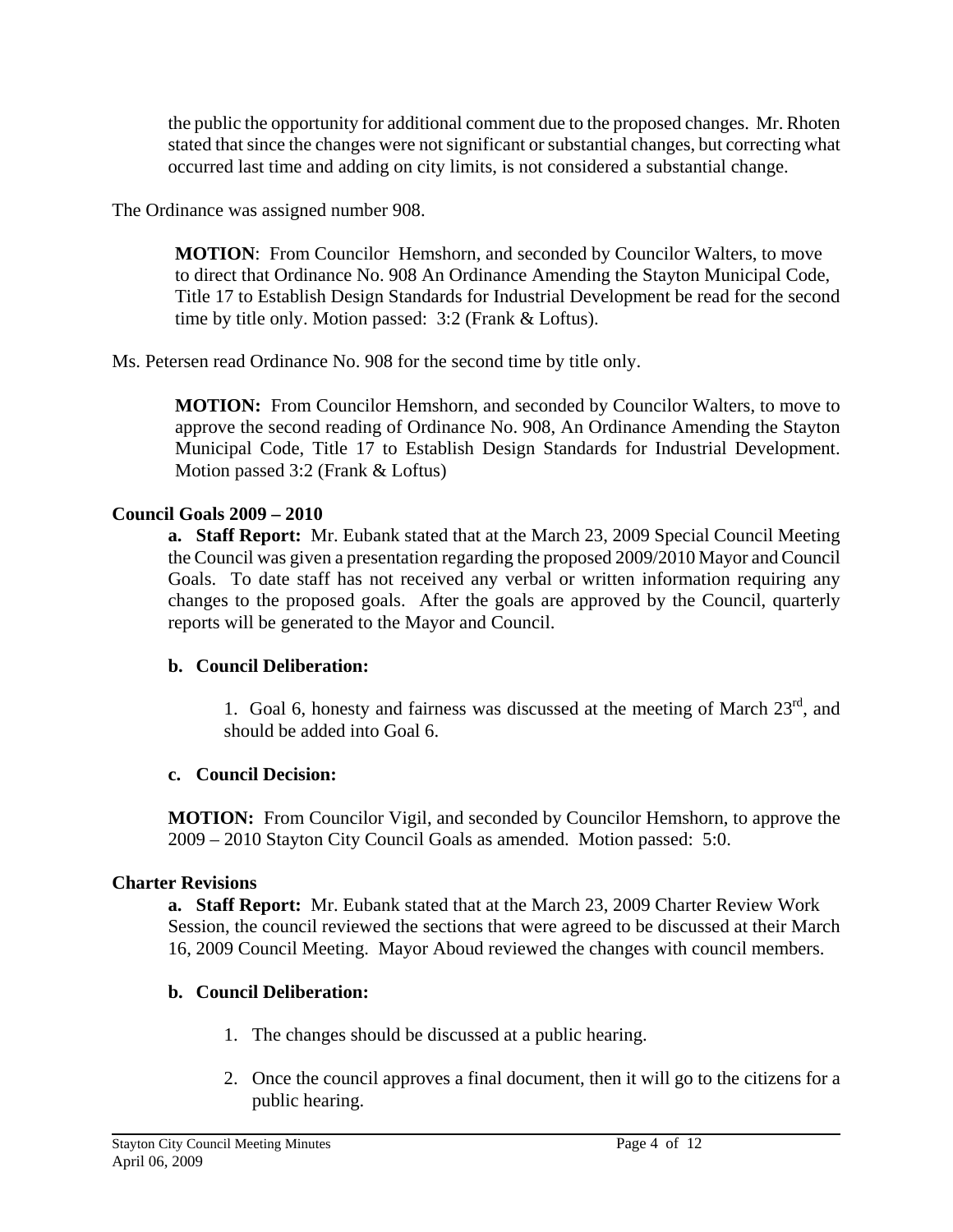- 3. Citizens have expressed concerns about voter approved annexations and the council needs to discuss the issue before a public hearing is scheduled.
- 4. If citizens present at tonight's meeting wish to discuss the proposed charter changes, they should be able to do so.
- 5. If the City is sincere about citizen participation then they need to allow for it.
- 6. Section 4: Voluntary Annexations This section needs to be added back in.
- 7. Page 2, Sub-section (d) compel, by pressure or threat? Should that read threatened?

Mr. Rhoten answered in the affirmative.

#### **c. Council Decision**

 **MOTION**: From Councilor Walters, and seconded by Councilor Vigil, to bring back the Charter Review Amendments in a final version for a public hearing. Motion failed: 2:3 (Vigil & Walters) : (Frank, Hemshorn & Loftus)

**DISCUSSION:** Citizen input needs to be received, language needs to be added for voter approval of annexations and add language that protects property owners.

 **MOTION:** From Councilor Loftus, to schedule another work session to obtain citizen input. Motion dies for lack of second.

 **MOTION**: From Councilor Frank, to schedule a public hearing and allow for citizen input. Motion dies for lack of second.

 **DISCUSSION:** Voter approved annexations are part of the Stayton Municipal Code but the charter is the wrong place for the voter approved language, and it hasn't been tried in this community yet.

 **MOTION**: From Councilor Vigil, and seconded by Councilor Hemshorn, to direct staff to take the current document and make the changes as discussed, and to schedule a public hearing for public input.

The meeting was recessed at 8:02 pm, and reconvened at 8:10 pm.

Motion passed: 3:2 (Hemshorn, Walters & Vigil) : (Frank & Loftus)

 **DISCUSSION**: A public hearing date of April 20, 2009, 7:00 pm, was scheduled to hear public input on the proposed Charter Review document.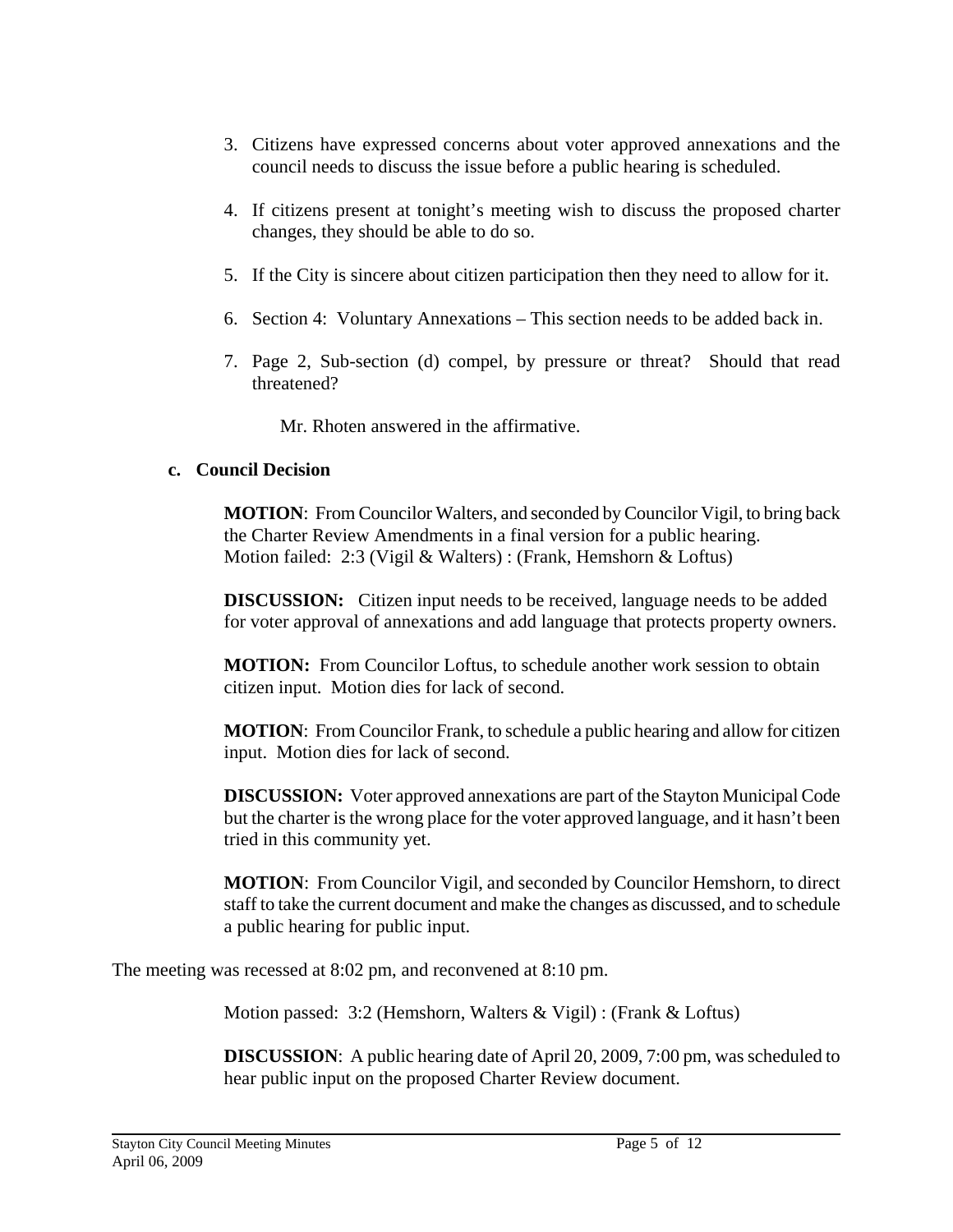#### **NEW BUSINESS**

**Code Amendments to Standards and Procedures for Master Planned Developments:** This item was postponed until the April 20, 2009 Council Meeting.

#### **Proposed Code Amendments Revising Outdoor Lighting Standards**

**a. Staff Report:** Mr. Fleishman stated that due to the length of the agenda on March 16<sup>th</sup> the Council postponed deliberations on the draft ordinance. The proposed amendments were drafted to correct errors, clarify provisions and expand the outdoor lighting standards of the Land Use Development Code. The current code establishes a maximum average illumination level of 0.3 foot candles (fc), and in reexaminating the standards the minimum safe light level is recommended at 0.2 fc. A new section is proposed to establish standards for lighting in multifamily developments that will cover parking areas and pedestrian walkways. The other changes proposed are editing changes in the introductory listing of purposes and deletion of reference to the historic overlay districts, which no longer exist.

#### **b. Council Deliberation:**

1. Pedestrian lighting on the walkways, wasn't this eliminated?

 Mr. Fleishman stated that it was discussed at the last meeting, but there was no deliberation on the issue.

 2. Page 5 of 5, b. 3) Pedestrian walkways lighting………….., wasn't this removed at the last meeting? Requiring lighting along walkways puts a burden on the developer, and those walking at night typically use a flashlight.

3. Wilderness and wetland areas don't need light all the time, if a walkway is connected back to a park it should be lit, but the entire park does not need to be lit.

 4. Would lighting only be required inside a multi-family development, or would it be required along the trail leading up to the development?

> Mr. Fleishman stated that it was the intent of the Planning Commission that the lighting extended onto the trail area, and not just inside the development.

> 5. The ordinance should allow for discretion of the developer but don't require the developer to light public areas, if it makes sense for the development then they can put it in, but if it's mandatory there is no way to change it.

6. Lighting a wildlife area and plants all the time is not good for the area, as studies have recently shown that areas that are lit continually are dying off.

7. Consensus from the council was that they would like to see additional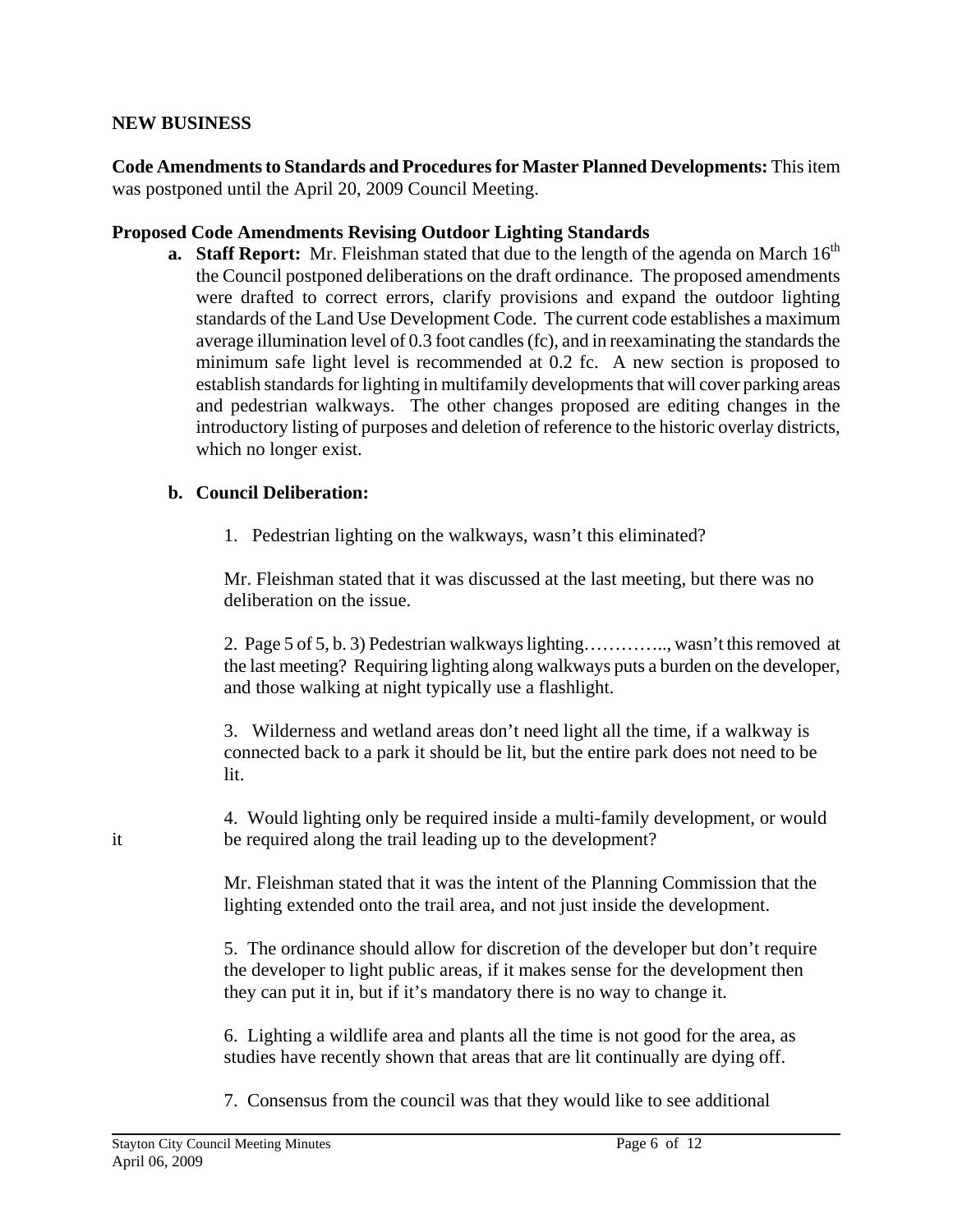standards for lighting pedestrian walkways associated with multi-family developments, and for staff to bring the revisions back at the April 20, 2009 meeting.

## **Award of Contract Elwood/Jefferson/Sixth & Hollister Water Line Contract**

 **a. Staff Report:** Mr. Kinney stated that the Water Facilities Master Plan adopted in 2005, recommended the city upgrade its water distribution system by focusing on establishing a leak detection program; initiating a water main & fire hydrant replacement program; replacing water meters, and updating the water system design standards.

 The plan recommends Priority 1 and 2 water main replacement projects based on the age, condition, size and type of pipe in the system. The plan recommends the City focus on replacing undersized pipes where there are insufficient fire flows to meet normal residential, public or commercial fire flow demands. The Priority 1 improvements are the Hollister Area, Elwood Street (Third to Sixth at St. Mary's School) and E. Hollister

Street (Sixth Avenue east to Santiam Hospital). The Priority 2 improvement is Jefferson Street Sixth to Tenth Avenue, not including a section of an eight inch water main that was installed as part of a recent subdivision. During the design process public works staff suggested the design be modified and that two water mains be added to the project, Robidoux & Seventh (east of Sixth Avenue), and Sixth Avenue (Elwood north to Fir Street). The bid packet included plans and specification for the water main replacements, and the final engineer's estimate for the entire project was \$549,050. The lowest responsible bid received was from North Santiam Paving, Inc. for \$363,500.

# **b. Council Deliberation:**

1. Can the city coordinate with other utilities when the streets are opened up?

 Mr. Kinney stated that WAVE Broadband is above ground, and SCTC wished to go inside the city's trench line, but they need to be in separate trenches.

2. Has there been co-use of trenches in the past?

 Mr. Kinney answered in the affirmative and stated that it is done so in new development.

3. Have the funds already been budget for?

 Mr. Kinney answered in the affirmative and stated the budget includes \$318,000 under engineering and system improvements to pay for the water main upgrades.

## **c. Council Decision:**

**MOTION:** From Councilor Vigil, and seconded by Councilor Hemshorn, to award the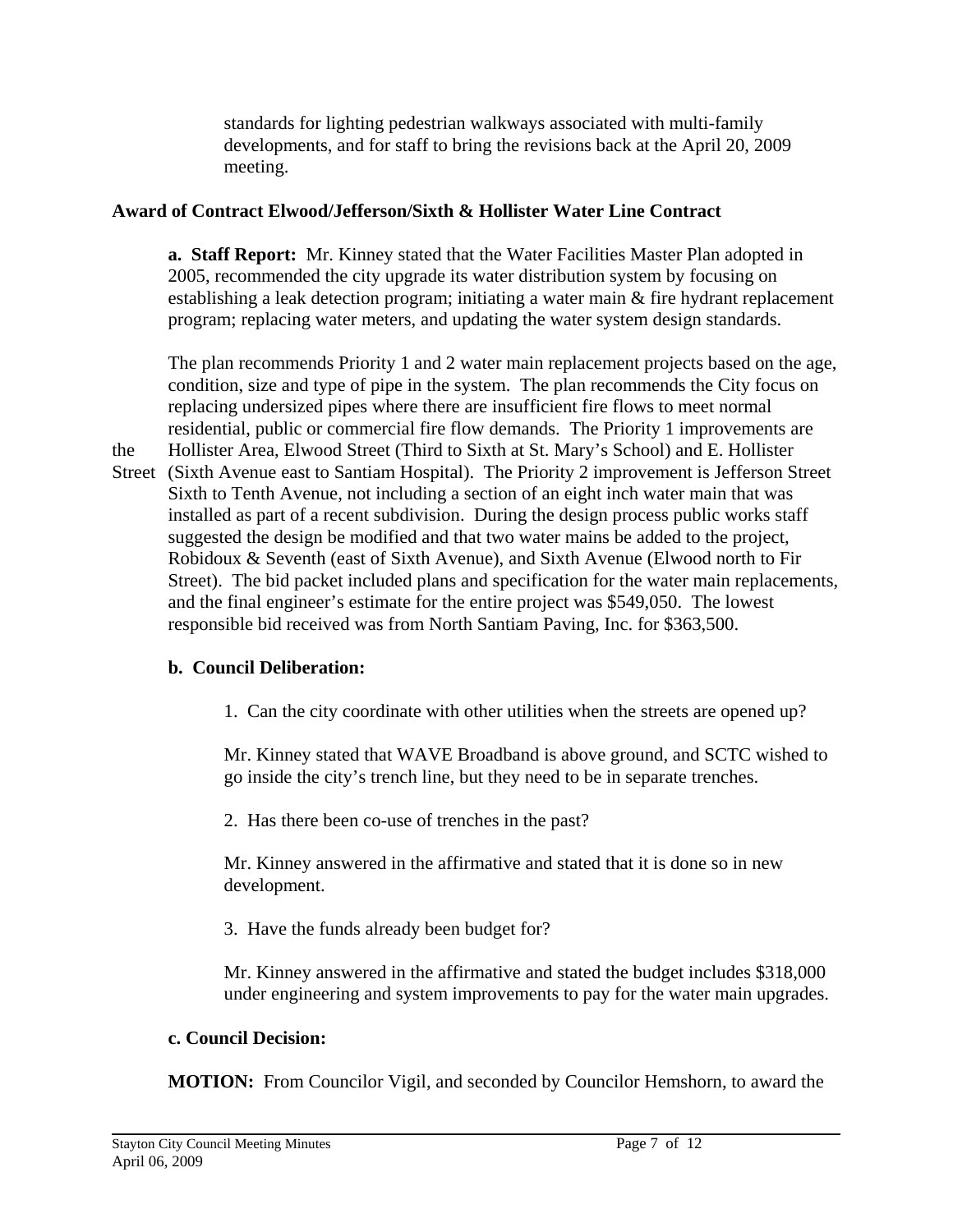Stayton 2009 Water Main Improvements Contract to North Santiam Paving, Inc. in the amount of \$363,500. Motion passed: 5:0.

## **Resolution No. 836 Authorizing changes to the adopted 2008-2009 Budget**

 **a. Staff Report:** Ms. Shaffer stated that since the City is moving ahead with plant improvements for the Water and Sewer Plants, a transfer of funds is required from Materials & Service to Capital Outlay to comply with Local Budge Law. No increase is being made to the Water or Sewer Budgets.

## **b. Council Deliberation:** None.

# **c. Council Decision:**

 **MOTION:** From Councilor Hemshorn, and seconded by Councilor Walters, to move to approve Resolution No. 836, authorizing changes to the 2008-09 Adopted Budget. Motion passed: 5:0.

# **Jefferson Place – Lot 23 Easements**

 **a. Staff Report:** Mr. Kinney stated that the city abandoned an old water line between E. Santiam and E. Jefferson Streets at the time the Jefferson Estates subdivision was developed. Since a new water line was installed in Highland Drive as part of the subdivision improvements, and the relocation of the water line, the existing easement in Lot 23 can now be abandoned. Since the easement was not part of the Planning Commissions conditions of approval, staff felt it was important to bring this to the Council since it is a real property issue. The only change to the proposed document is that the signature line has changed. Mr. Rhoten stated that the statutory language will be revised, as the language used needs to be updated.

# **b. Council Deliberation:**

1. Councilor Frank stated that he was Chief Petitioner for the Voter Initiative Referendum for the Jefferson Place Subdivision development and is also an adjacent property owner, but that it would not keep him from voting on the issue.

2. How will the statutory change read?

 Mr. Rhoten stated that the version of the statutory language on the document is outdated and needs to be changed. The language cautions violations of land use law, but updating it does not have anything to do with the actual conveyance, it does not impact the Quit Claim Deed.

## **c. Council Decision:**

 **MOTION:** From Councilor Hemshorn, and seconded by Councilor Walters, to authorize the City Administrator to sign the Quit claim Deed for Jefferson Place Lot 23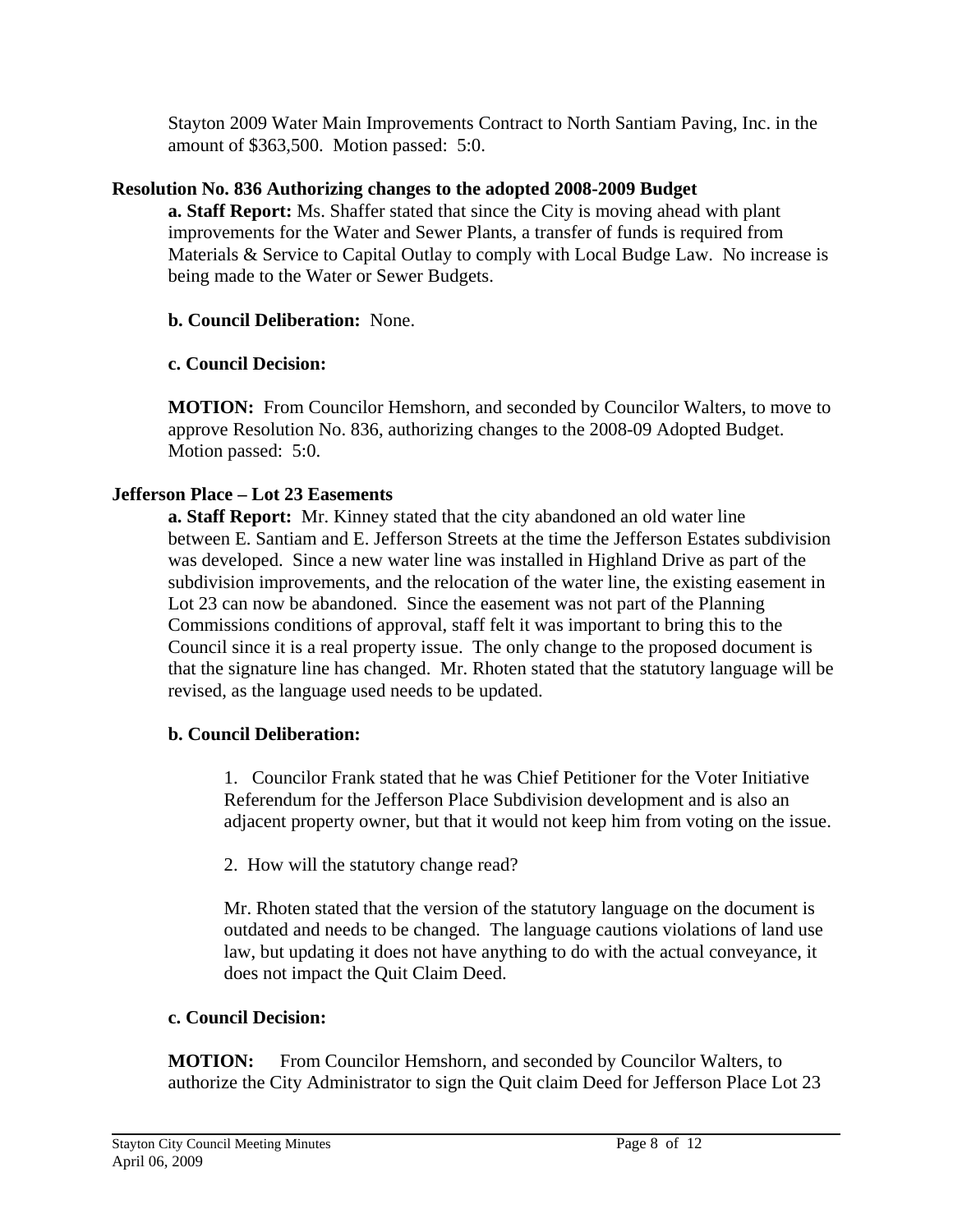Easements as modified by the City Attorney. Motion passed 4:1 (Loftus)

**DISCUSSION**: Councilor Loftus stated that he wished to explain why he voted no, as this is a real instrument conveying real property to the developer, and by not having the specific language that will be conveyed on the document he did not feel comfortable in voting for it without first reading it. Mr. Rhoten stated that he would be happy to furnish the information to Councilor Loftus.

## **Apply for Resource Assistance for Rural Environments (RARE) Intern**

 **a. Staff Report:** Mr. Fleishman stated that staff is preparing a pre-application for participation in the RARE program, with the participant having the roll of serving as a Volunteer Coordinator to serve both the needs of the City as well as other community organizations. Qualified college graduates (with a bachelor's degree) and graduate-level students who are selected as RARE participants, assist communities and agencies in the development and implementation of plans for achieving a sustainable natural resource base, and improving rural economic conditions while gaining community building and leadership skills. Communities that complete an application for assistance and are able to provide a \$19,000 cash match will be considered as possible host communities.

## **b. Council Deliberation:**

 1. Its' a great idea but based on the current economic conditions the city may not want to pursue it at this time. Is the City obligated to keep the position for 11 months, if the funds allocated for the position are needed elsewhere?

 Mr. Fleishman stated that he is not aware of any jurisdiction that has not fulfilled their 11 month contractual agreement.

2. Is staff asking for approval to apply for the application?

 Mr. Fleishman answered in the affirmative. Mayor Aboud stated that he would not suggest applying for the application if the city can not fund the position for the 11 month period.

3. The City needs a Volunteer Coordinator but not another paid position. Use staff that the City currently has, someone that has access to a phone and computer to look at a database and be able to see where volunteers in the City are needed to work.

> 4. Having the RARE Intern would allow the City to meet their goal of increasing public participation.

 5. Getting a graduate level student for 11 months at this rate would be a good deal for the City.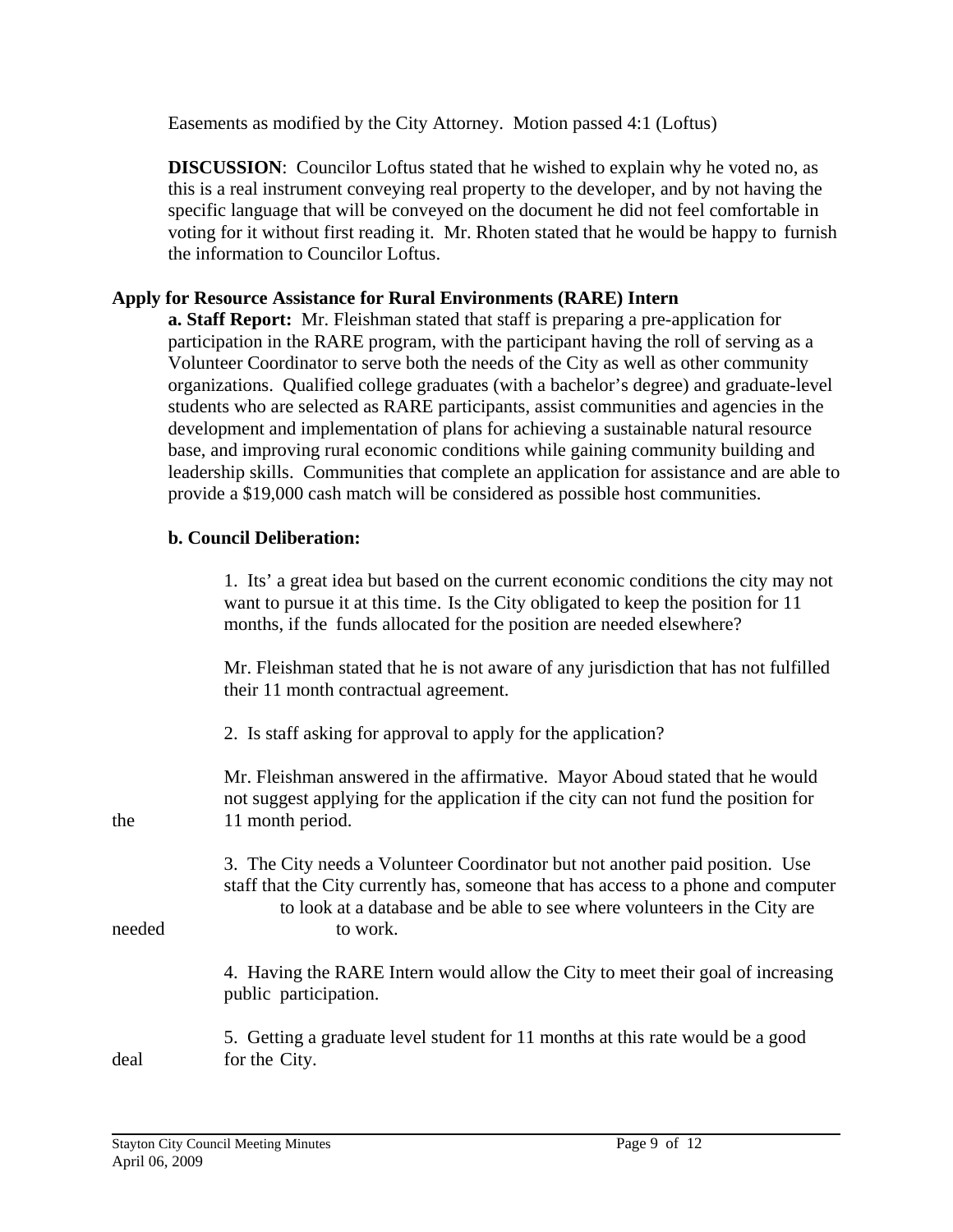6. In this economy, the City should step up and help the community. \$19,000 and no benefits is money very well spent. City Staff works long hours now and does not have time to take on the additional work load of a Volunteer Coordinator position.

> 7. As much as this being a great idea, the City is spending money that they don't have, and until the budget process is completed this project should not be

#### pursued.

8. Mr. Eubank stated that the approval would be to apply to the program, but the City can let the University know that if they do not have the funds available, they will not be able to fund the program. The position is needed if the City wishes to pursue various goals such as providing city wide surveys.

### **c. Council Decision**

 **MOTION:** From Councilor Frank, and seconded by Councilor Hemshorn, to authorize the City Administrator to submit an application to the Resource Assistance for Rural Environments Program.

**DISCUSSION:** If a current City employee were given a couple of thousand dollars more per year, they may possibly be interested in taking on the additional work load of this position, and a current staff member would know the community and the volunteer capabilities better than someone outside the community.

 **Motion passed:** 3:2 (Loftus & Vigil)

# **STAFF/COMMISSION REPORTS**

## **Acting Chief of Police – Rich Sebens**

 **a. Edward Byrne Memorial Justice Assistance Grant Program (JAG):** Mr. Sebens stated that as part of the funds through the President's recovery stimulus package, to be used for the Edward Byrne Memorial Justice Assistance Grant Program. The grant allows state and local law enforcement agencies to fund equipment and programs for law enforcement purposes. The Stayton Police Department has been awarded \$22,461, and they plan to use the funds to purchase mobile data terminals for the patrol cars.

In response to a question from Council as to whether or not the patrol cars will be equipped with GIS, Mr. Sebens stated no.

 **b. FBI Academy:** Mr. Sebens presented a power point presentation of his experiences while studying at the FBI Academy the past few months.

# **BUSINESS FROM THE CITY ADMINISTRATOR**

**a. Storm Water Master Plan:** Mr. Eubank reminded the Council of the Storm Water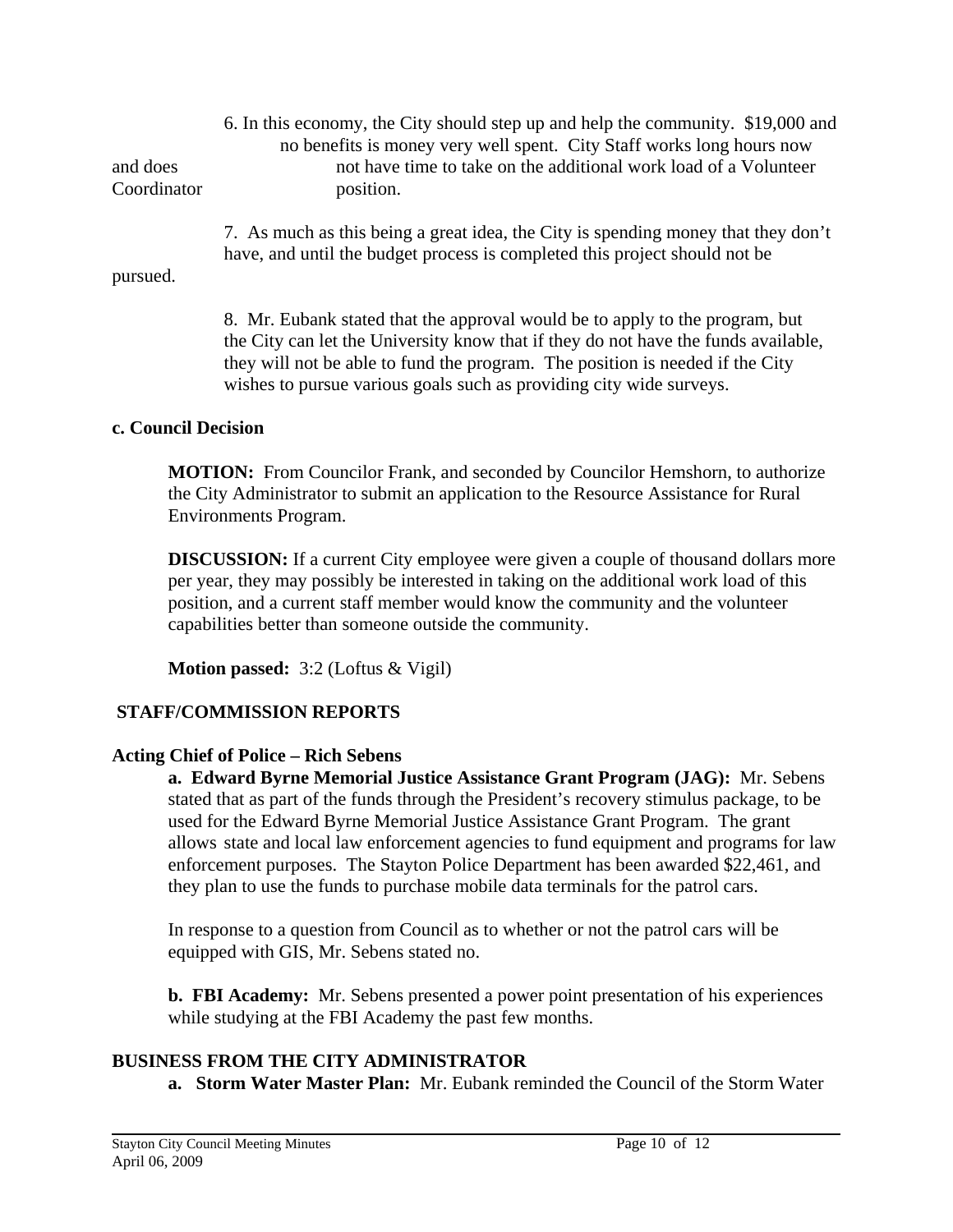Master Plan work session scheduled for April 13, 2009, 6:30 pm, Community Center.

**b. Porter/Lau Building:** Mr. Eubank reported that he had been in contact with Myles Porter regarding the Porter/Lau Building, and discussed the offer from the Foothill Church Volunteers for a face lift of the building. Mr. Porter will be getting back to Mr. Eubank soon with his decision.

## **BUSINESS FROM THE MAYOR** – None.

## **BUSINESS FROM THE COUNCIL**

- **a. Information from Staff:** Directing his comments to staff, Councilor Loftus stated his concern that since he has been on the Council at every meeting there has been partial or inaccurate information presented. The Council is being asked to make decisions when they don't have all the information necessary to do so. He is worried about it and wondered if any other Councilors felt the same way.
- **b. Requesting additional funding from SPLF:** Councilor Frank asked why the City is asking SPLF for more money. Mr. Eubank stated that part of the agreement with the Library Foundation was that they would establish an Endowment Agreement for additional expenses to cover the additional employees needed to run the Library.
- **c. News Article:** Referring to a newspaper article from Lake Oswego, Councilor Frank pointed out that sewer rates were jumping 30% in Lake Oswego and asked if this could happen in Stayton? Mr. Kinney answered in the affirmative, and explained that the city has contractual obligations to pay back money borrowed for improvements.
- **d. City Administrator Evaluation:** Councilor Frank pointed out that the City Administrator's Evaluation is coming due and asked other councilors to work on the issue with him.

## **ADJOURN**

There being no further business, the meeting was adjourned at 9:30 pm.

APPROVED BY THE STAYTON CITY COUNCIL this  $20<sup>th</sup>$  day of April 2009, by a 4:0 VOTE OF THE STAYTON CITY COUNCIL.

## CITY OF STAYTON